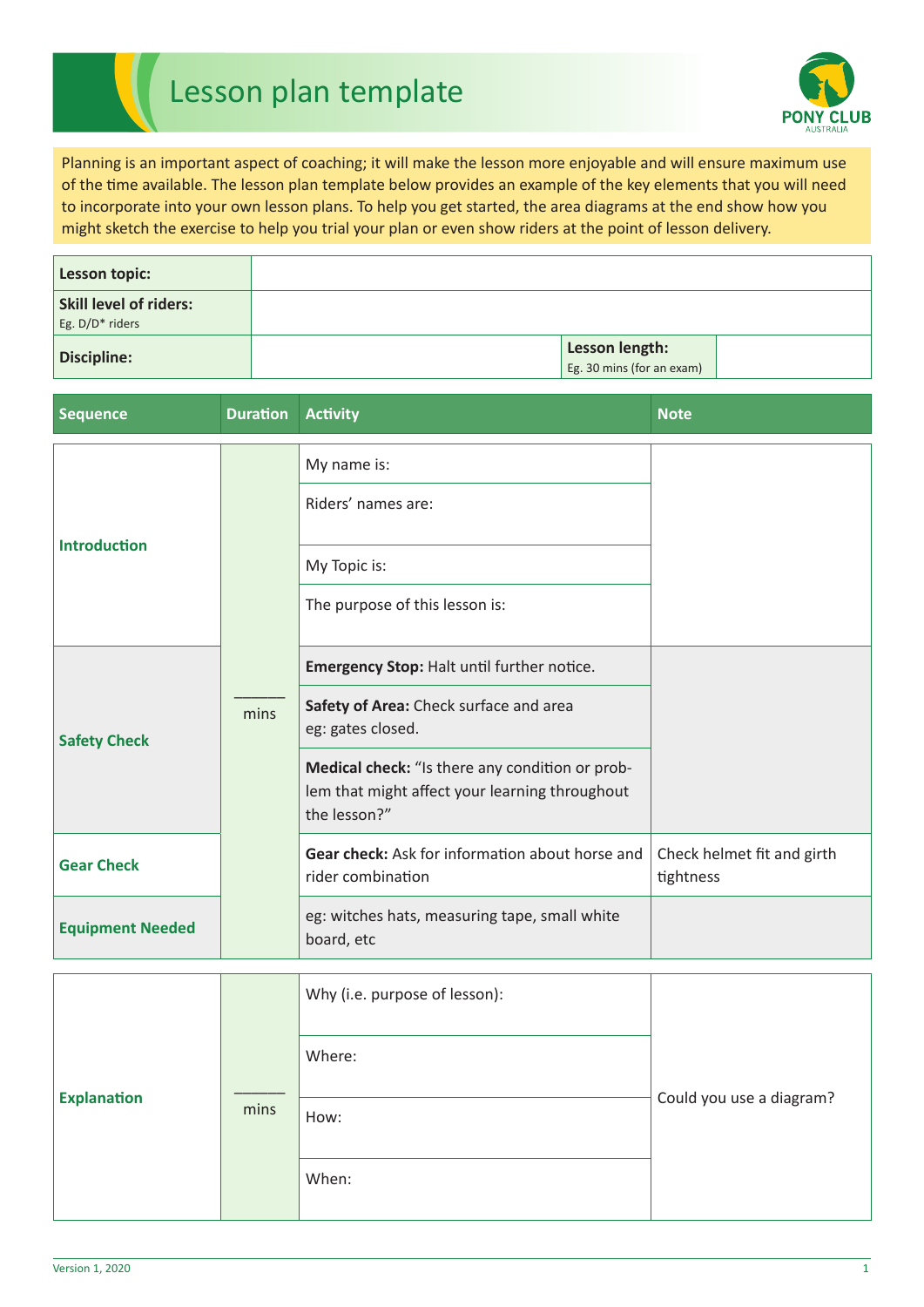



| <b>Sequence</b>           | <b>Duration</b>            | <b>Activity</b>                                                                                                                                                                          | <b>Note</b>                                                                                 |
|---------------------------|----------------------------|------------------------------------------------------------------------------------------------------------------------------------------------------------------------------------------|---------------------------------------------------------------------------------------------|
| <b>Demonstration</b>      | mins                       | What do you need? E.g. white board and<br>marker, laminated pictures, bridle etc.                                                                                                        | Remember that if you<br>use a demonstration<br>rider, they won't see your<br>demonstration. |
| <b>Warm up</b>            | mins                       | "We will prepare our horse for the lesson with<br>the following warm up."<br>(Make it relevant to the topic if possible, if not<br>explain the safety element of what you are<br>doing.) | Could you use a<br>diagram?                                                                 |
| <b>Activity Execution</b> | mins                       | "We will show progression in this task by"<br>(Refer to the stages of training.)                                                                                                         | Could you use a<br>diagram?                                                                 |
| <b>Re-Execution</b>       | mins                       | Have another related exercise ready for the<br>riders to progress towards                                                                                                                |                                                                                             |
| <b>Cool Down</b>          | mins<br>or after<br>lesson | Explain how and where they will do a cool<br>down.                                                                                                                                       |                                                                                             |

| <b>Sequence</b>                        | <b>Duration</b> | <b>Activity</b>                                                                                                                                                                                                                                                                                                                                                                                                                                                                                                                                                                      |
|----------------------------------------|-----------------|--------------------------------------------------------------------------------------------------------------------------------------------------------------------------------------------------------------------------------------------------------------------------------------------------------------------------------------------------------------------------------------------------------------------------------------------------------------------------------------------------------------------------------------------------------------------------------------|
| <b>Summary Feedback</b><br>& Questions | mins            | Ask a mix of open and closed questions to each rider to assess their<br>understanding, eg:<br>1. What leg do you look at to check if you are on the correct diagonal?<br>2. Tell me a position correction that I gave you which you could practice<br>for homework.<br>3. Where should you change your diagonal when changing the rein across<br>the diagonal?<br>Summarise the lesson (tell the riders what you've taught them).<br>Positive feedback and homework suggestions.<br>Ask if they have any questions or feedback for you.<br>Thank the riders and dismiss them safely! |
| <b>Evaluation</b>                      |                 | Record your reflections on the lesson in your Coach journal and<br>note any particular problems riders may have experienced.                                                                                                                                                                                                                                                                                                                                                                                                                                                         |